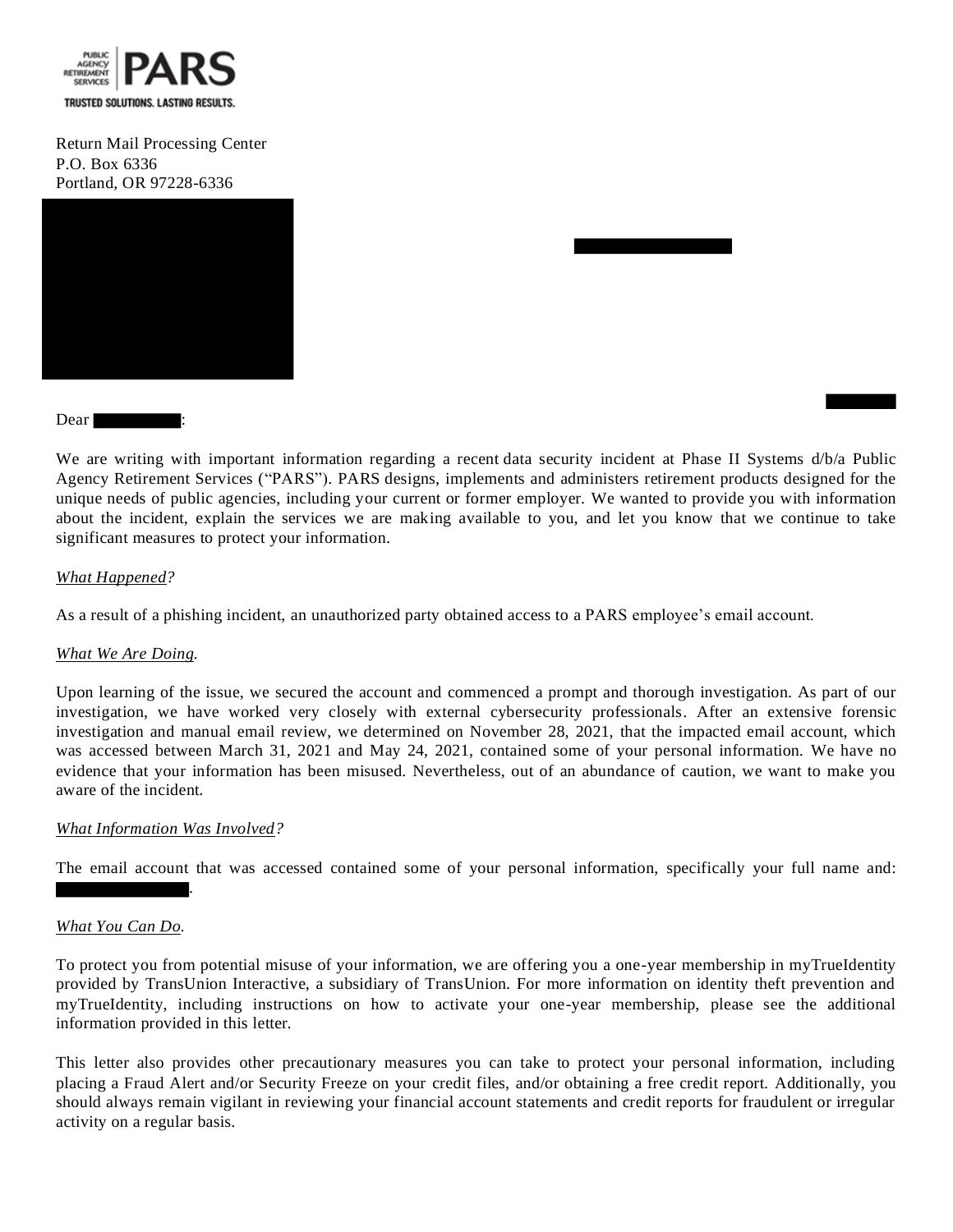#### *For More Information*.

We regret any inconvenience that this may cause you. We are committed to maintaining the privacy of personal information in our possession and have taken many precautions to safeguard it. We continually evaluate and modify our practices and internal controls to secure personal information.

**If you have any further questions regarding this incident, please call our dedicated and confidential toll-free response line that we have set up to respond to questions at <b>The COV**. This response line is staffed with professionals familiar with this incident and knowledgeable on what you can do to protect against misuse of your information. The response line is available Monday through Friday, 9:00 a.m. to 9:00 p.m. Eastern Time, excluding U.S. holidays.

Sincerely,

Phase II Systems d/b/a Public Agency Retirement Services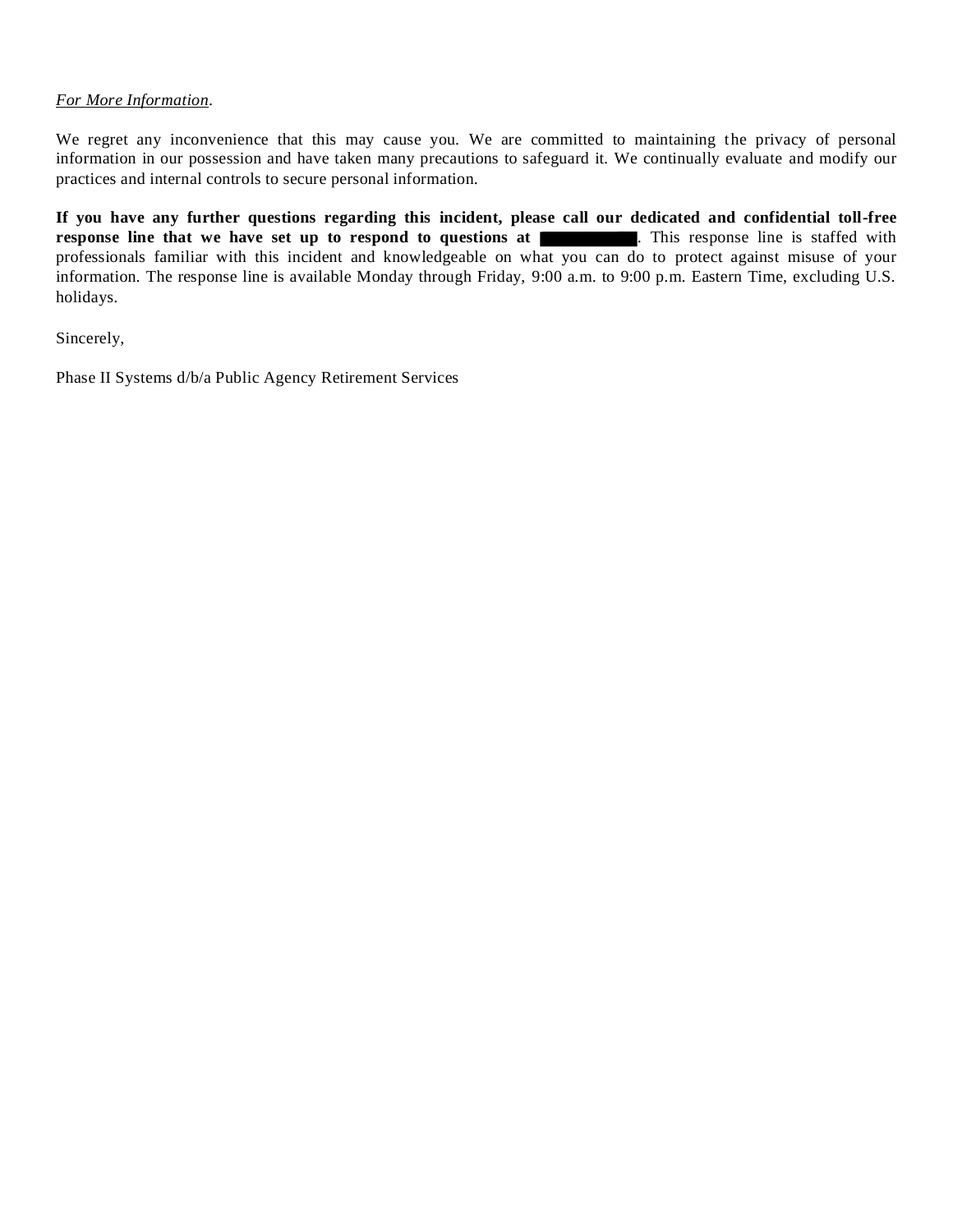# **– OTHER IMPORTANT INFORMATION –**

## **1. Enrolling in Complimentary 12-Month Credit Monitoring.**

As a safeguard, we have arranged for you to enroll, at no cost to you, in an online credit monitoring service (*my*TrueIdentity) for 12 months provided by TransUnion Interactive, a subsidiary of TransUnion®, one of the three nationwide credit reporting companies.

To enroll in this service, go directly to the *my*TrueIdentity website at and in the space referenced as "Enter Activation Code", enter the following unique 12-letter Activation Code and follow the three steps to receive your creditmonitoring service online within minutes.

If you do not have access to the Internet and wish to enroll in a similar offline, paper based, credit monitoring service, via U.S. Mail delivery, please call the TransUnion Fraud Response Services toll-free hotline at **.** When prompted, enter the following 6-digit telephone pass code and follow the steps to enroll in the offline credit monitoring service, add an initial fraud alert to your credit file, or to speak to a TransUnion representative if you believe you may be a victim of identity theft.

Once you are enrolled, you will be able to obtain 12 months of unlimited access to your TransUnion credit report and VantageScore® credit score by TransUnion. The daily credit monitoring service will notify you if there are any critical changes to your credit file at TransUnion®, including fraud alerts, new inquiries, new accounts, new public records, late payments, change of address and more. The service also includes the ability to lock and unlock your TransUnion credit reportonline, access to identity restoration services that provides assistance in the event your identity is compromised to help you restore your identity and up to \$1,000,000 in identity theft insurance with no deductible. (Policy limitations and exclusions may apply.)

You can sign up for the *my*TrueIdentity online Credit Monitoring service anytime between now and Due to privacy laws, we cannot register you directly. Please note that credit monitoring services might not be available for individuals who do not have credit file at TransUnion®, or an address in the United States (or its territories) and a valid Social Security number, or are under the age of 18. Enrolling in this service will not affect your credit score.

If you have questions about your *my*TrueIdentity online credit monitoring benefits, need help with youronline enrollment, or need help accessing your credit report, or passing identity verification, please contact the *my*TrueIdentity Customer Service Team toll-free at: , Monday-Friday: 8am-9pm, Saturday-Sunday: 8am-5pm Eastern time.

### **2. Placing a Fraud Alert on Your Credit File.**

Whether or not you choose to use the complimentary 12 month credit monitoring services, we recommend that you place an initial one-year "Fraud Alert" on your credit files, *at no charge*. A fraud alert tells creditors to contact you personally before they open any new accounts. To place a fraud alert, call any one of the three major credit bureaus at the numbers listed below. As soon as one credit bureau confirms your fraud alert, they will notify the others.

**Equifax** P.O. Box 105069 Atlanta, GA 30348 [www.equifax.com](http://www.equifax.com/) 1-800-525-6285

**Experian**  P.O. Box 2002 Allen, TX 75013 www.experian.com 1-888-397-3742

**TransUnion LLC** P.O. Box 2000 Chester, PA 19016 [www.transunion.com](http://www.transunion.com/) 1-800-680-7289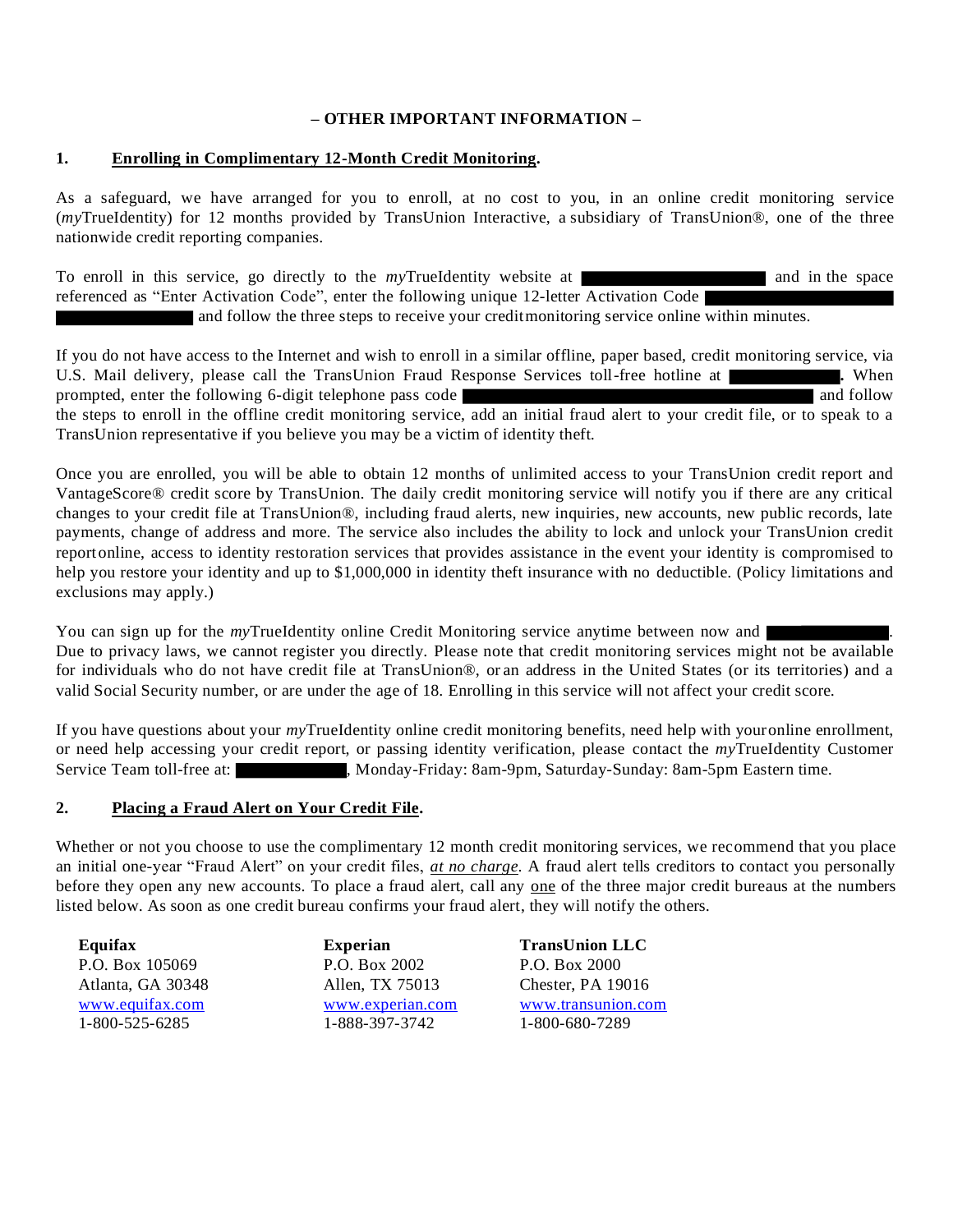## **3. Consider Placing a Security Freeze on Your Credit File.**

If you are very concerned about becoming a victim of fraud or identity theft, you may request a "Security Freeze" be placed on your credit file, at no charge. A security freeze prohibits, with certain specific exceptions, the consumer reporting agencies from releasing your credit report or any information from it without your express authorization. You may place a security freeze on your credit report by contacting all three nationwide credit reporting companies at the numbers below and following the stated directions or by sending a request in writing, by mail, to all three credit reporting companies:

| <b>Equifax Security Freeze</b> | <b>Experian Security Freeze</b> | <b>TransUnion Security Freeze</b>        |
|--------------------------------|---------------------------------|------------------------------------------|
| P.O. Box 105788                | P.O. Box 9554                   | P.O. Box 2000                            |
| Atlanta, GA 30348              | Allen, TX 75013                 | Chester, PA 19016                        |
| https://www.freeze.equifax.com | http://experian.com/freeze      | http://www.transunion.com/securityfreeze |
| 1-800-349-9960                 | 1-888-397-3742                  | 1-888-909-8872                           |

In order to place the security freeze, you'll need to supply your name, address, date of birth, Social Security number and other personal information. After receiving your freeze request, each credit reporting company will send you a confirmation letter containing a unique PIN (personal identification number) or password. Keep the PIN or password in a safe place. You will need it if you choose to lift the freeze.

If your personal information has been used to file a false tax return, to open an account or to attempt to open an account in your name or to commit fraud or other crimes against you, you may file a police report in the City in which you currently reside.

If you do place a security freeze *prior* to enrolling in the credit monitoring service as described above, you will need to remove the freeze in order to sign up for the credit monitoring service. After you sign up for the credit monitoring service, you may refreeze your credit file.

# **4. Obtaining a Free Credit Report.**

Under federal law, you are entitled to one free credit report every 12 months from each of the above three major nationwide credit reporting companies. Call **1-877-322-8228** or request your free credit reports online at **www.annualcreditreport.com**. Once you receive your credit reports, review them for discrepancies. Identify any accounts you did not open or inquiries from creditors that you did not authorize. Verify all information is correct. If you have questions or notice incorrect information, contact the credit reporting company.

## **5. Additional Helpful Resources.**

Even if you do not find any suspicious activity on your initial credit reports, the Federal Trade Commission (FTC) recommends that you check your credit reports periodically. Checking your credit report periodically can help you spot problems and address them quickly.

If you find suspicious activity on your credit reports or have reason to believe your information is being misused, call your local law enforcement agency and file a police report. Be sure to obtain a copy of the police report, as many creditors will want the information it contains to absolve you of the fraudulent debts. You may also file a complaint with the FTC by contacting them on the web at www.ftc.gov/idtheft, by phone at 1-877-IDTHEFT (1-877-438-4338), or by mail at Federal Trade Commission, Consumer Response Center, 600 Pennsylvania Avenue, NW, Washington, DC 20580. Your complaint will be added to the FTC's Identity Theft Data Clearinghouse, where it will be accessible to law enforcement for their investigations. In addition, you may obtain information from the FTC about fraud alerts and security freezes.

If this notice letter states that your payment card information and/or financial account information was impacted, we recommend that you contact your financial institution to inquire about steps to take to protect your account, including whether you should close your account or obtain a new account number.